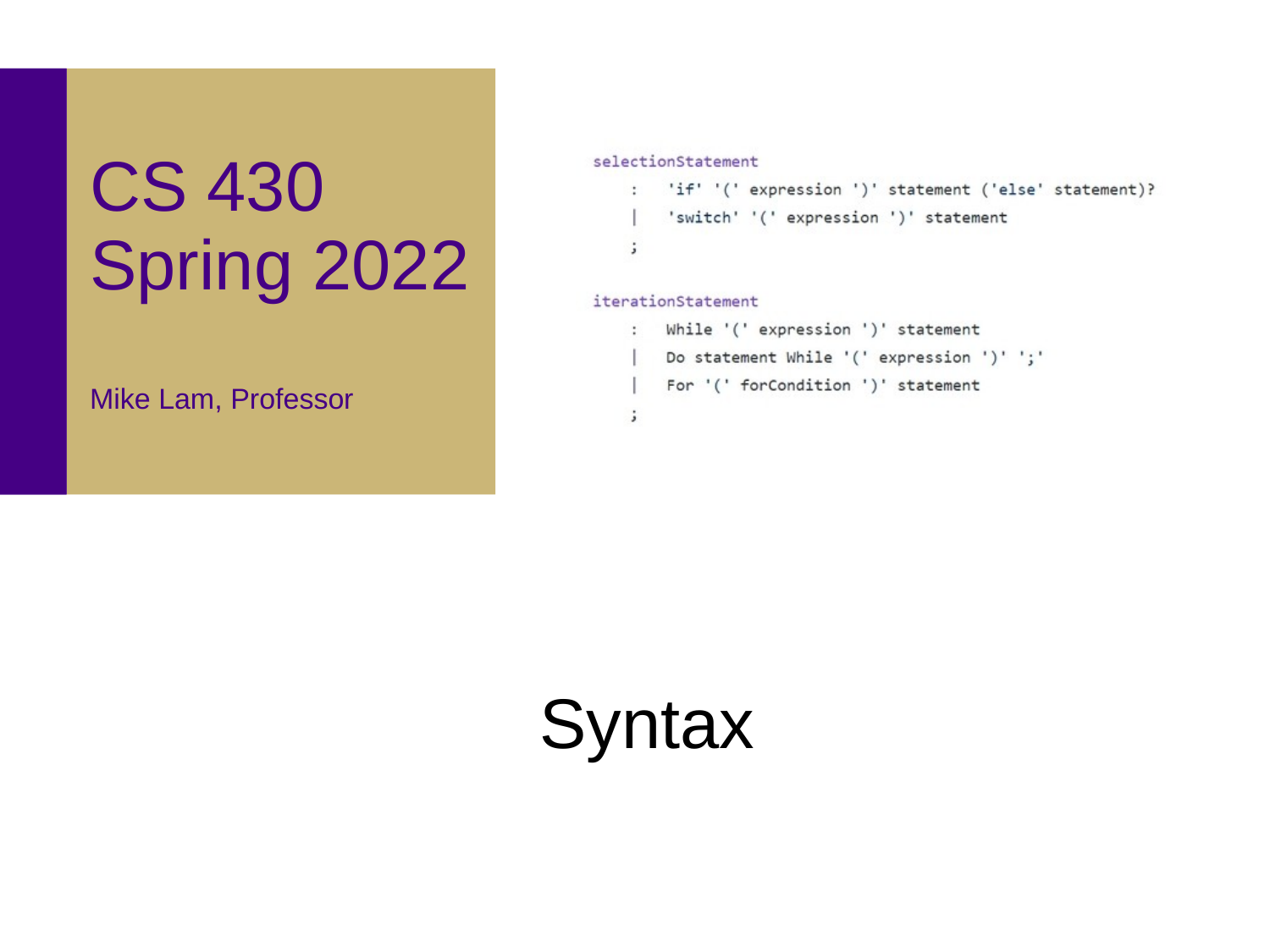#### Consider the following code

**Language A**

$$
\begin{array}{c}\n \text{if } (a < 5) \{ \\
 \text{printf("%d\n", a);\n}\n \end{array}
$$

**Language B**

if a < 5: print a

**Language C**

if  $\lceil$  \$a -lt 5 ]; then echo \$a  $f_1$ 

**Language D**

puts a if a < 5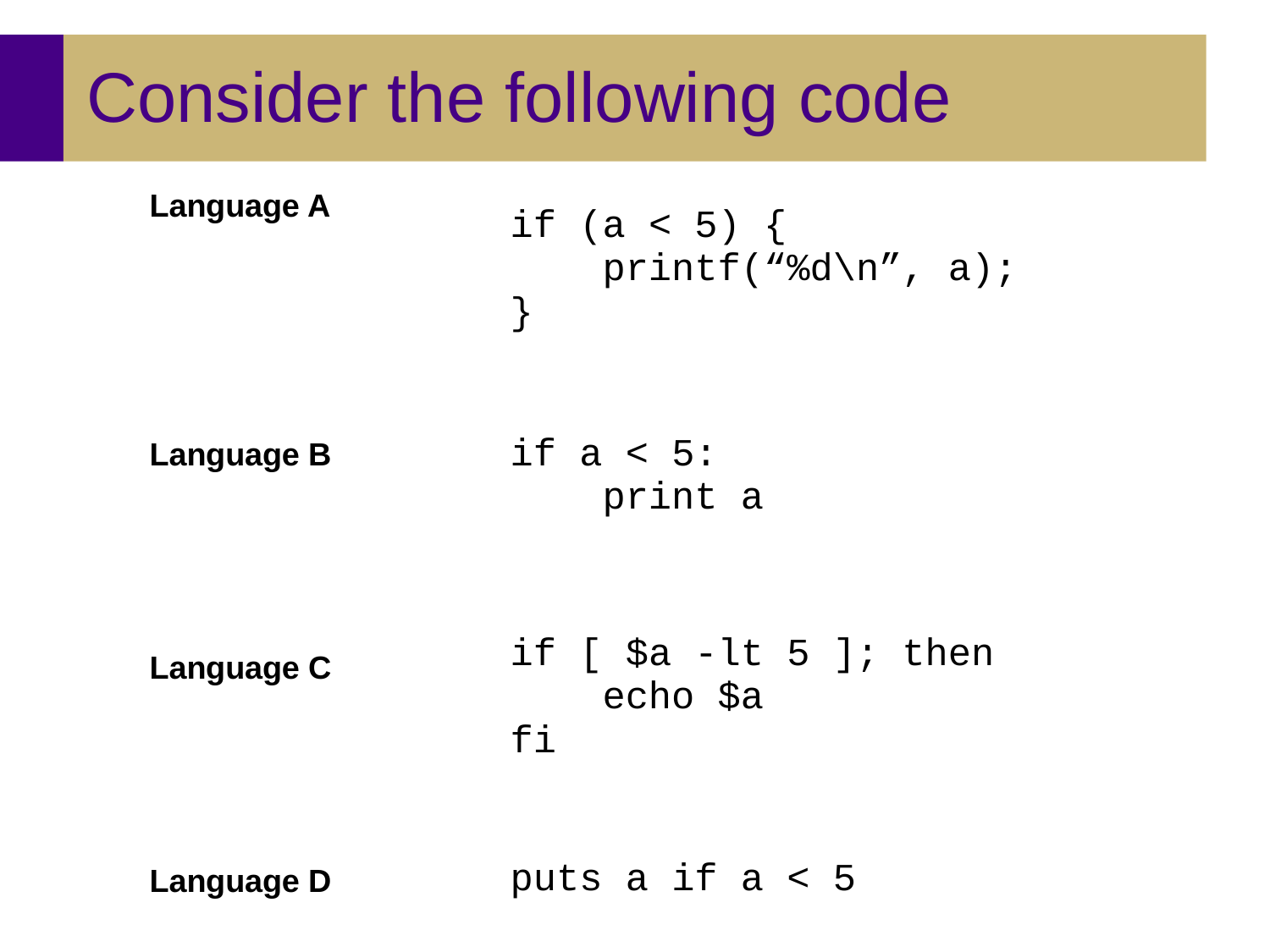

- Textbook: syntax is "the form of [a language's] expressions, statements, and program units."
- In other words: the **appearance** of code
- Semantics deal with the **meaning** of code
	- Syntax and semantics are (ideally) closely related
- Goals of syntax analysis:
	- Checking for program validity or correctness
	- Facilitate translation or execution of a program

Case study on importance of making syntax choices carefully: [https://beebo.org/haycorn/2015-04-20\\_tabs-and-makefiles.html](https://beebo.org/haycorn/2015-04-20_tabs-and-makefiles.html)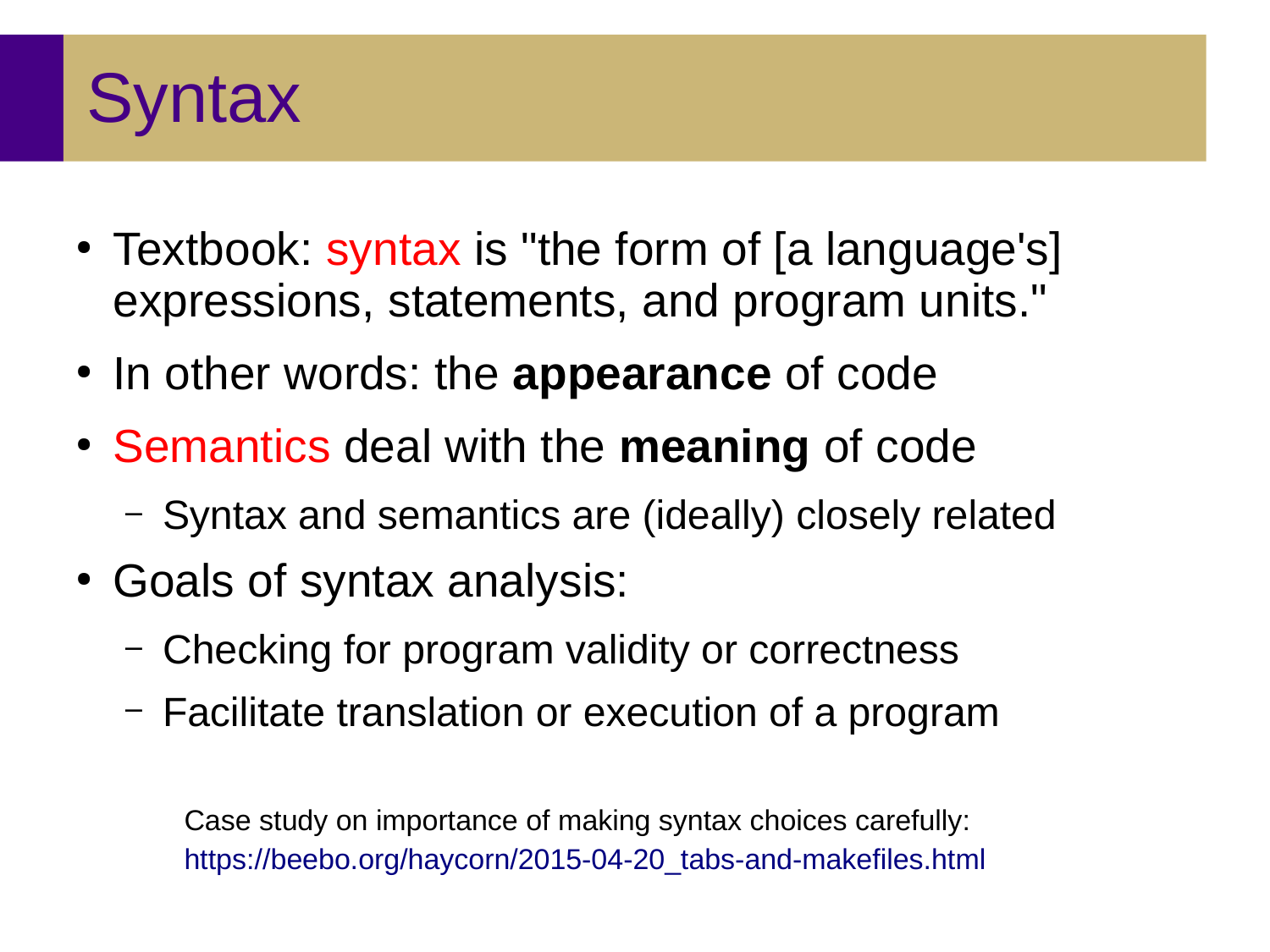## Syntax Analysis

#### • Context-free grammar

- Description of a language's syntax
	- Usually written in Backus-Naur Form
- Encodes hierarchy and structure of code
	- Usually represented using a tree
- Provide ways to control ambiguity, associativity, and precedence in a language
- Four components:
	- Terminals
	- Non-terminals
	- Productions (rules)
	- Start symbol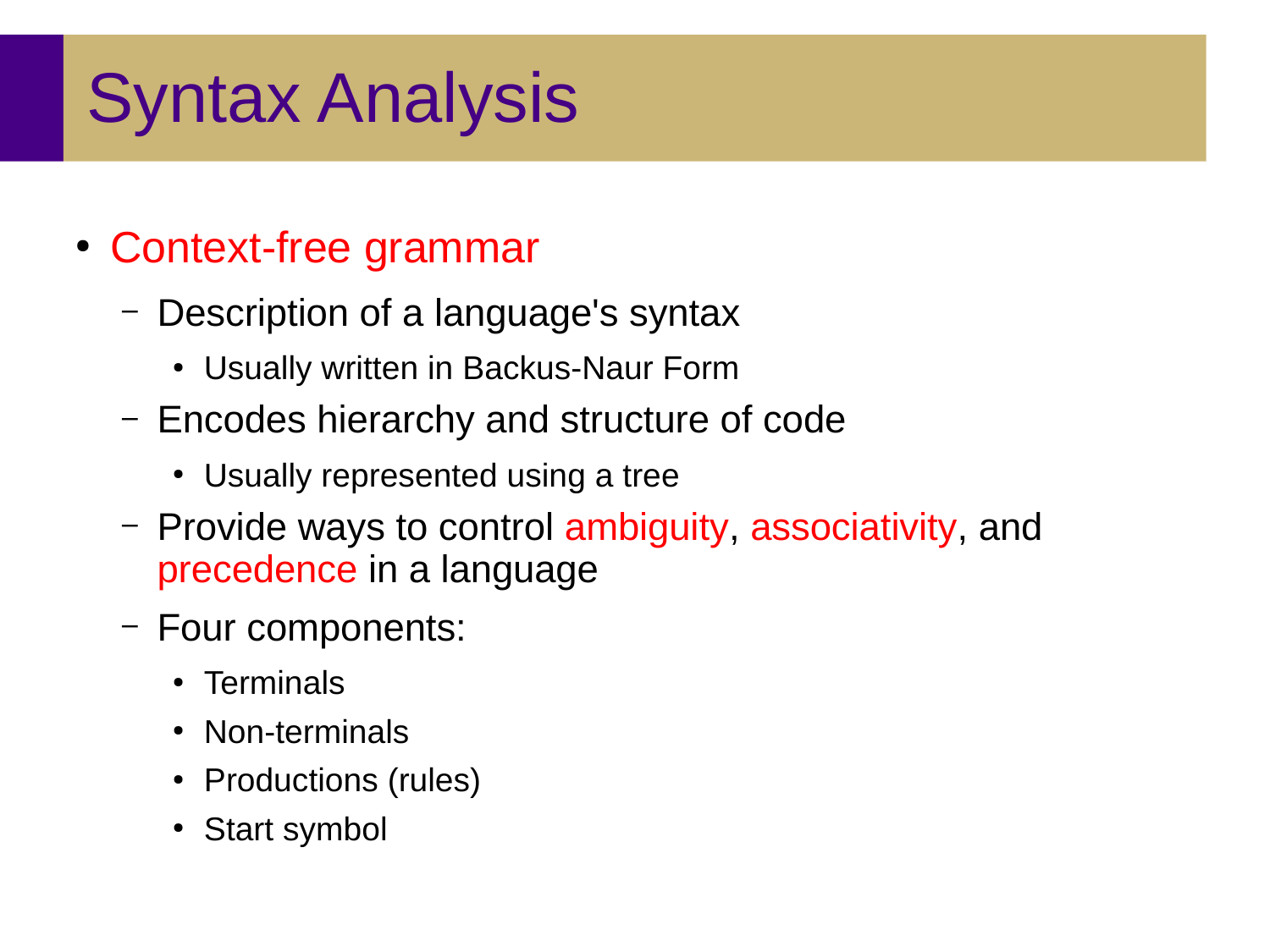#### Grammars

#### • Non-terminals and terminals

- Terminals are small chunks of the program code (e.g., "+" or "foo")
- Non-terminals represent units of program structure
- One special non-terminal: the start symbol
- Production rules
	- Left hand side: single non-terminal
	- Right hand side: sequence of terminals and/or non-terminals
	- LHS is replaced by the RHS during derivation
	- Meta-syntax: "→" means "is composed of" and "|" means "or"

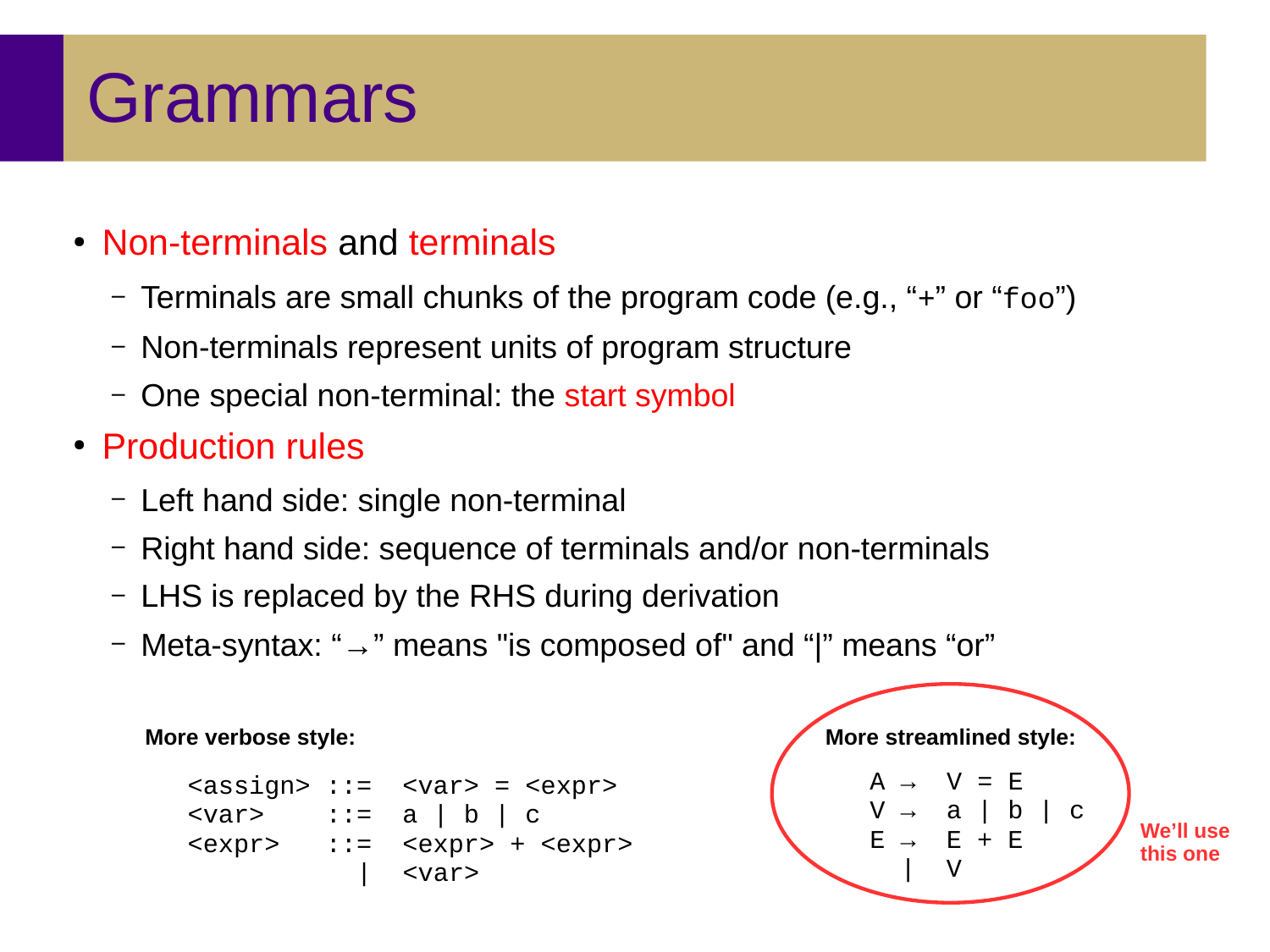### **Derivation**

- Derivation: a series of grammar-permitted transformations leading to a sentence (sequence of terminals)
	- Each transformation applies exactly one rule
	- Each intermediate string of symbols is a sentential form
	- Leftmost vs. rightmost derivations
		- Which non-terminal do you expand first?
	- Parse tree represents a derivation in tree form
		- Built from the start symbol (root) down during derivation
		- Final parse tree is called complete parse tree
		- The sentence is the sequence of all leaf nodes (terminals)
		- Interior nodes represent non-terminals
		- Represents a program, executed from the bottom up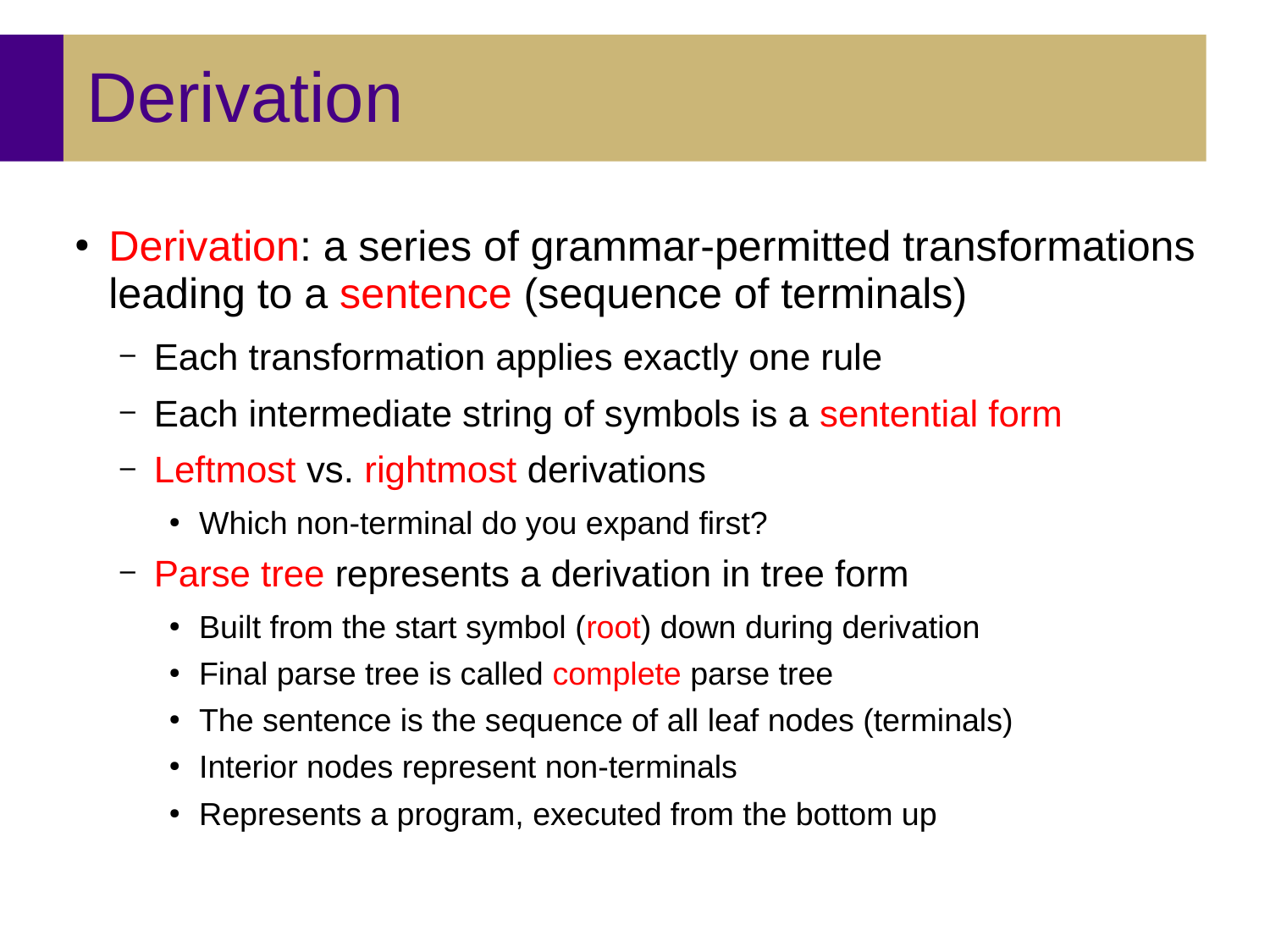#### Example

• Show the **leftmost** derivation and parse tree of the sentence " $a = b + c$ " using this grammar:

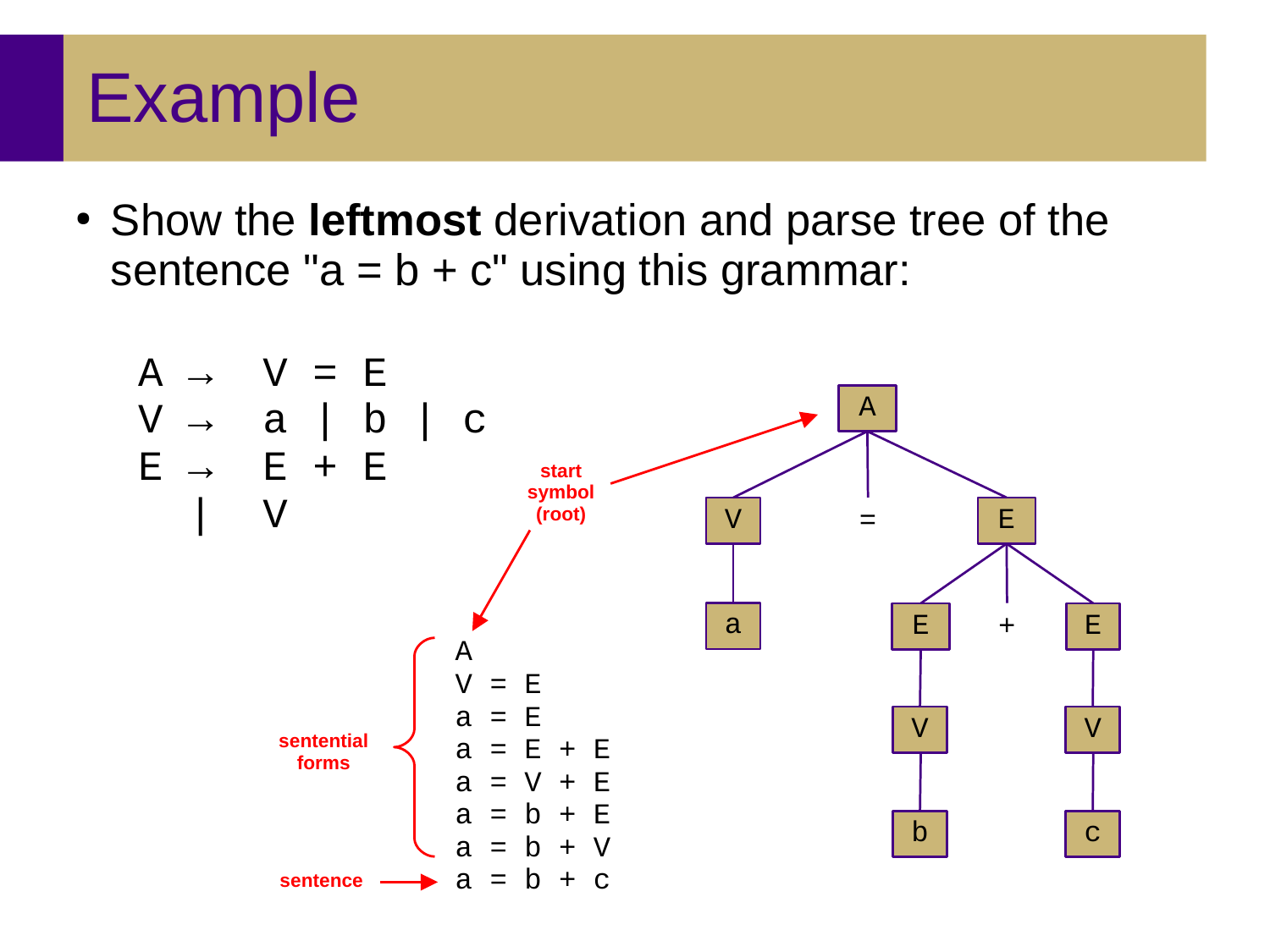## Ambiguous Grammars

- An ambiguous grammar allows multiple derivations (and therefore parse trees) for the same sentence
	- The semantics may be similar or identical, but there is a difference syntactically
	- It is important to be precise!
- Can usually be eliminated by rewriting the grammar
	- Usually by making one or more rules more restrictive
- Example: derive "d =  $a + b + c$ " and show the parse tree

$$
A \rightarrow V = E \nV \rightarrow a | b | c | d \nE \rightarrow E + E \nV
$$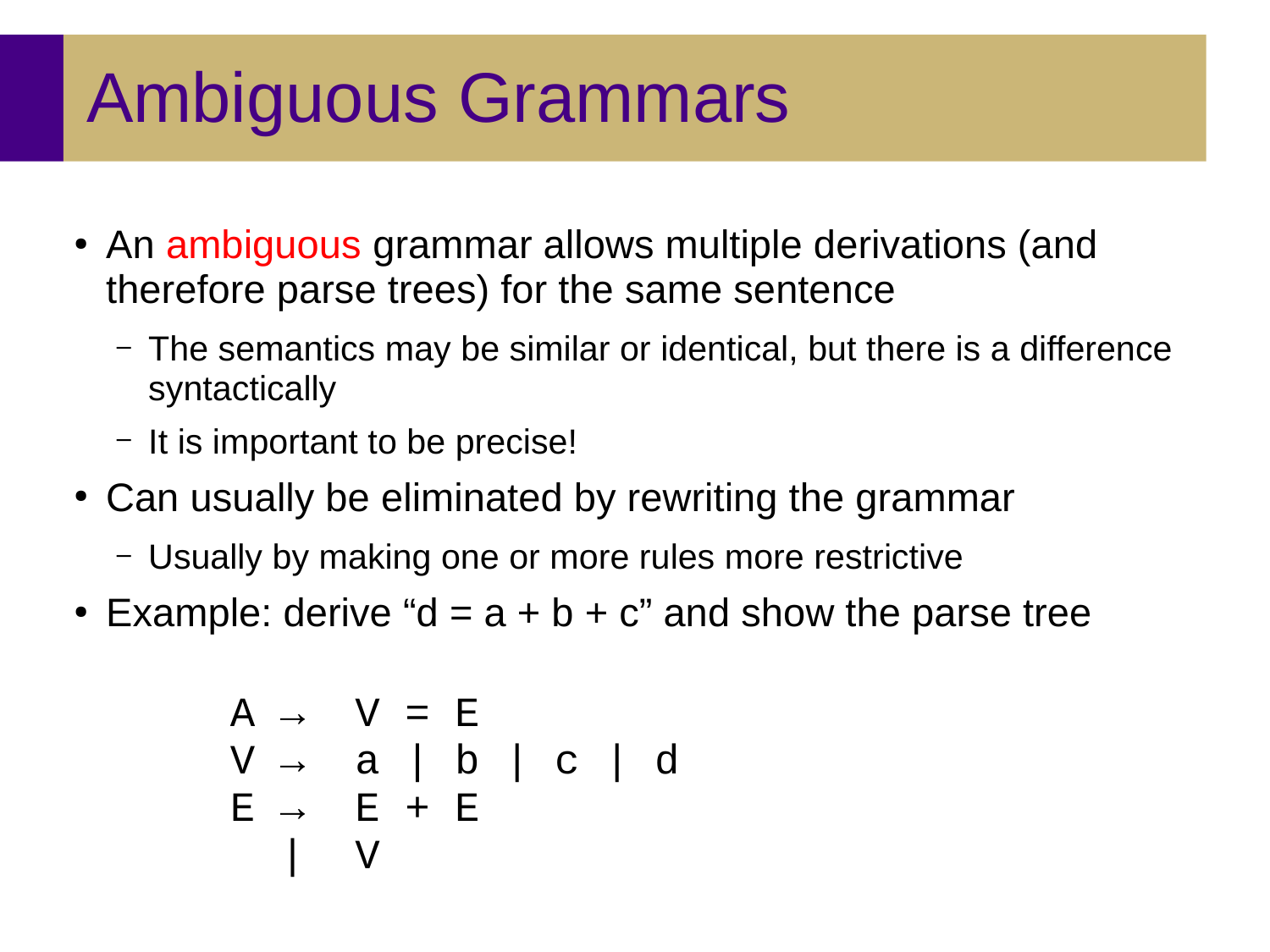#### Operator Associativity

- The previous ambiguity resulted from an unclear associativity
- Does  $x+y+z = (x+y)+z$  or  $x+(y+z)$ ?
	- Former is left-associative
	- Latter is right-associative
- Can be enforced explicitly in a grammar
	- The problem is the  $E \rightarrow E + E$  production
		- Need to remove one possible interpretation
	- Left-associative: change to  $(E \rightarrow E + V)$
	- Right-associative: change to  $(E \rightarrow V + E)$
	- Sometimes just noted with annotations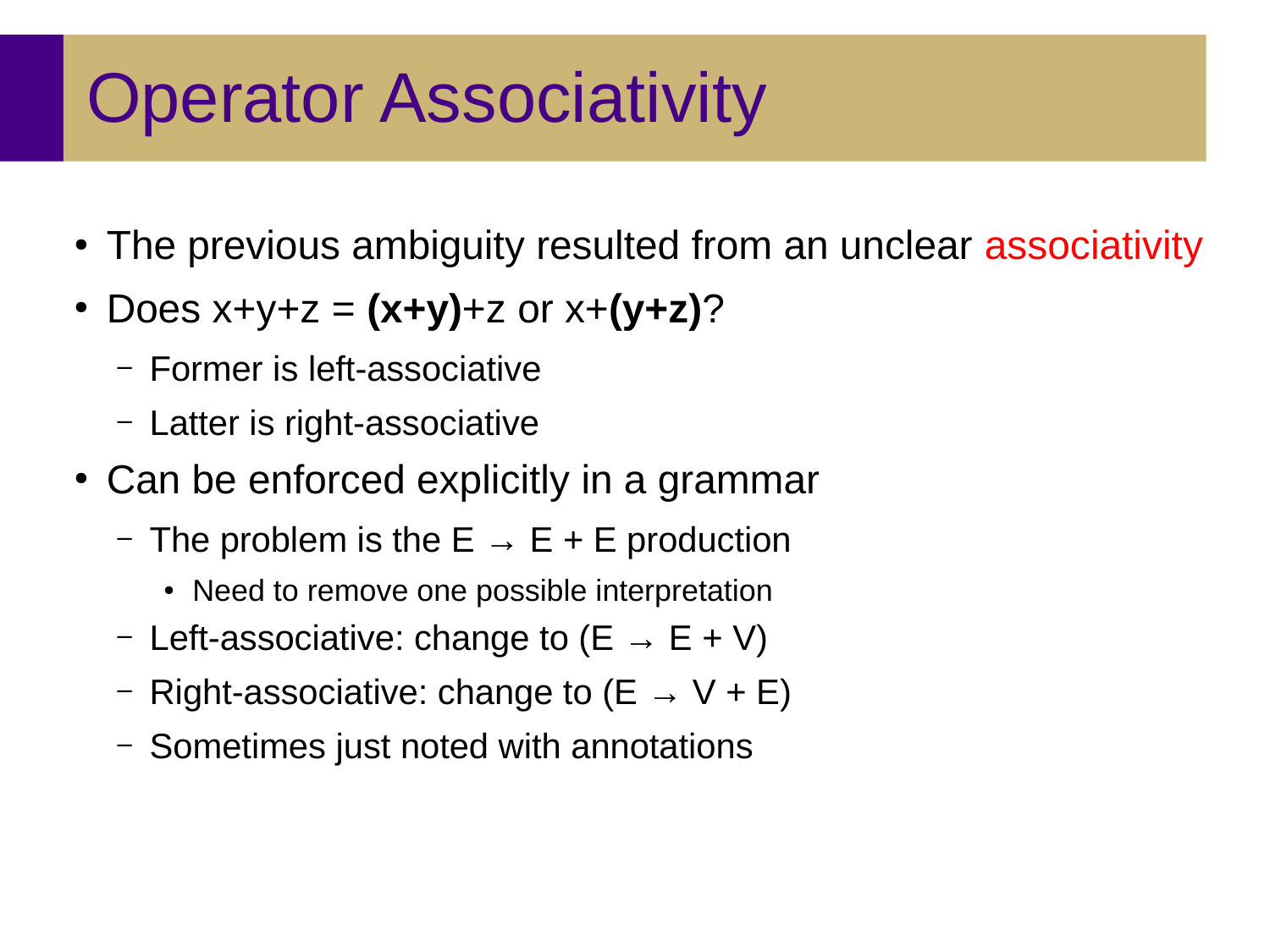#### Operator Precedence

- Precedence determines the relative priority of operators in a single production (more ambiguity)
- Does x+y\*z = **(x+y)**\*z or x+**(y\*z)**?
	- Former: "+" has higher precedence
	- Latter: "\*" has higher precedence
- Can be enforced explicitly in a grammar
	- Separate into two non-terminals (e.g., E and T)
		- One non-terminal per level of precedence
		- Non-terminals closer to the root have **lower** precedence
		- E.g., for "normal" precedence:  $E \rightarrow E + T | T$   $T \rightarrow T^*V | V$
	- Sometimes just noted with annotations
	- Same approach for unary and binary operators
		- For binary operators: left or right associativity?
		- For unary operators: prefix or postfix?  $( | D \text{ vs. } D | )$
		- For unary operators: is repetition allowed? ( $C$ ! vs.  $D$ !)

 $A \rightarrow A +$  | B  $B \rightarrow B$  \* | C  $C \rightarrow D$  ! | D

#### **Precedence**

- **+** (lowest)
- **\*** (middle)
- **!** (highest)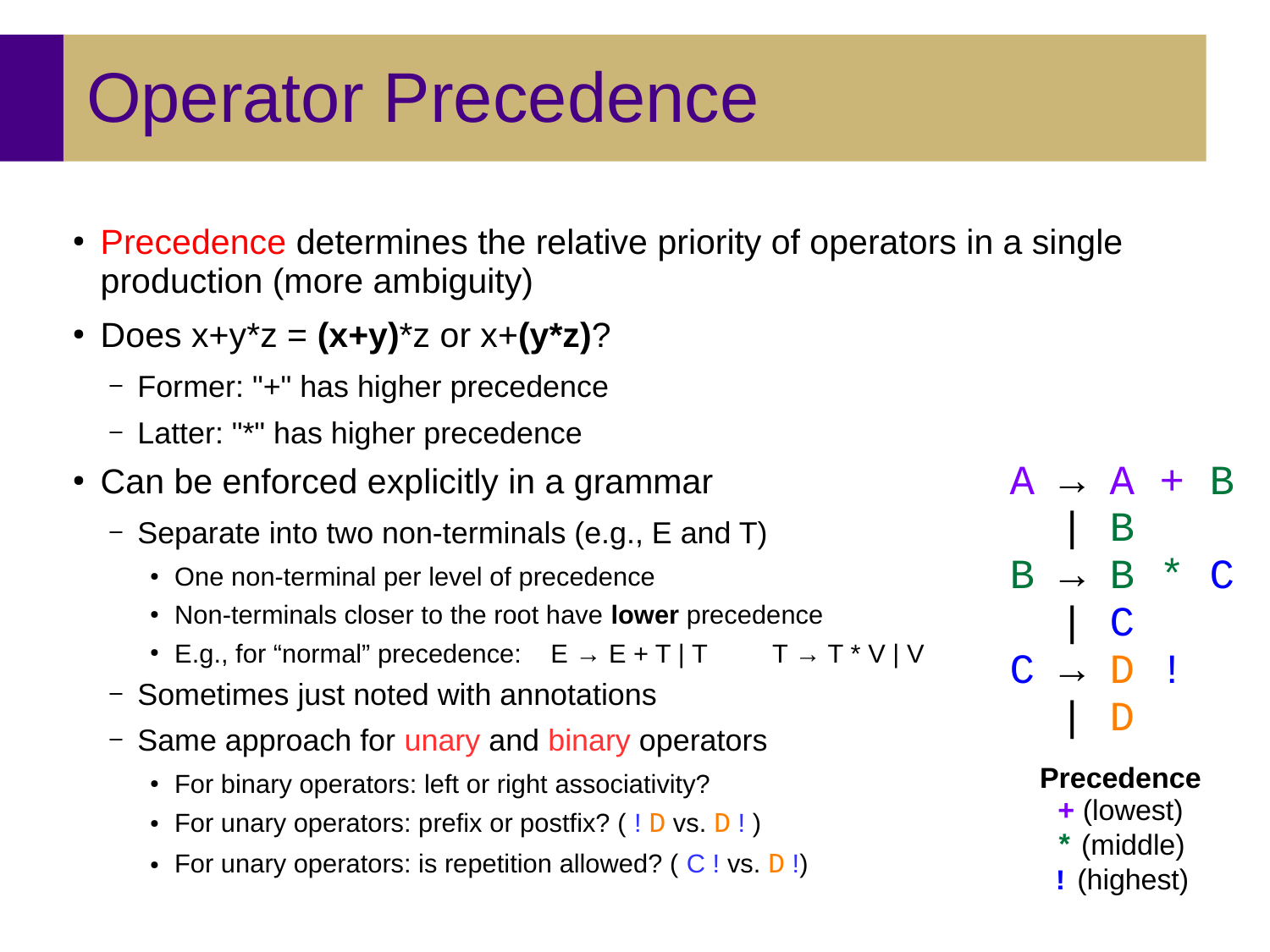#### Extended BNF

- There are many extensions to BNF
	- Most add new meta-syntax operators
- Examples:
	- Optional: []
	- Closure: {} (sometimes w/ superscripts)
	- Multiple-choice: | (already introduced)
- All of these can be expressed using regular BNF
	- (exercise left to the reader)
- So these are really just conveniences

$$
E \rightarrow E + E
$$
  
\n
$$
I \quad V
$$
  
\n
$$
E \rightarrow E + E
$$
  
\n
$$
E \rightarrow V
$$
  
\n
$$
E \rightarrow V
$$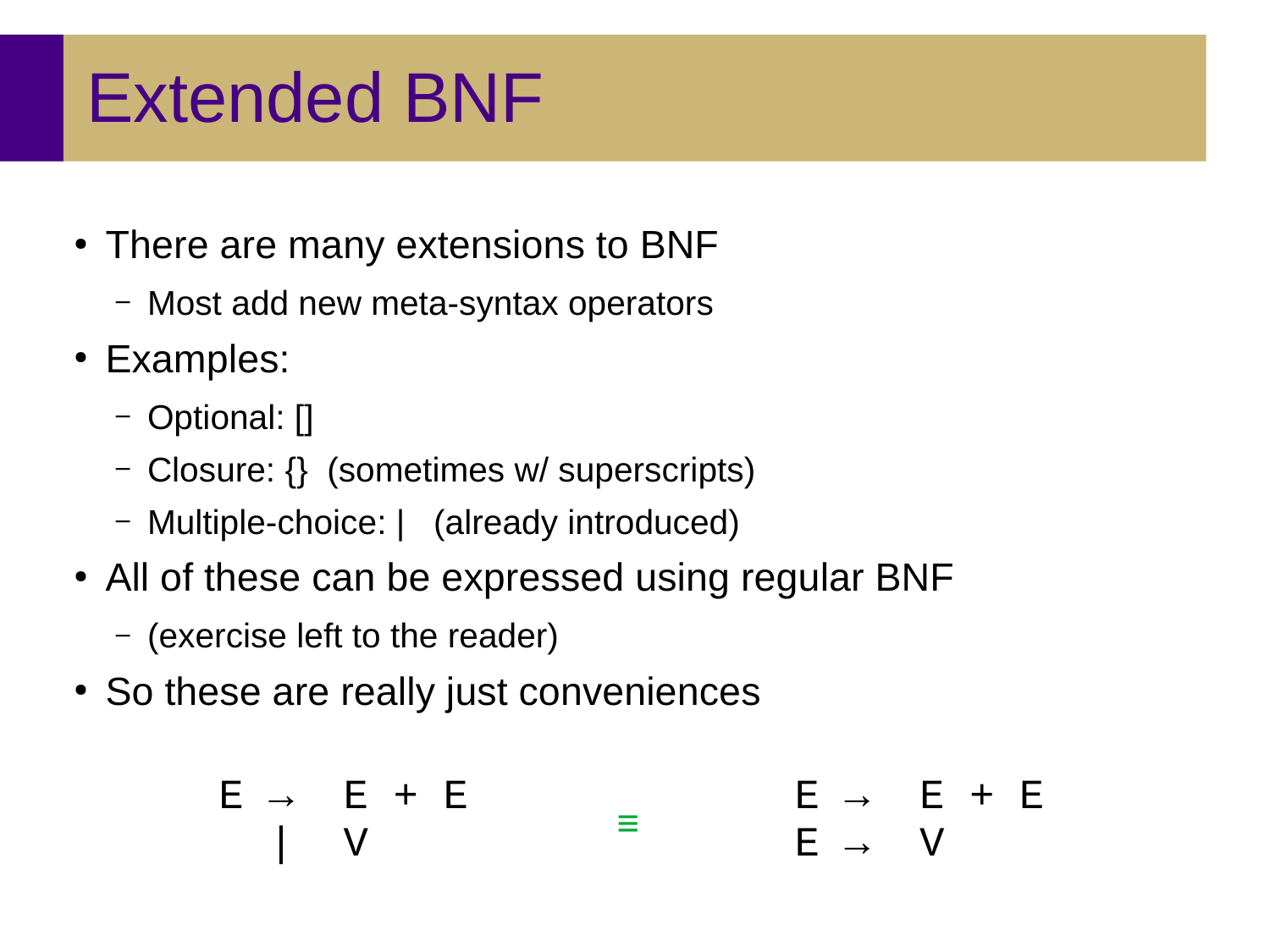### Grammar Examples







**Ambiguous** (Associativity/Precedence)



**Left Recursive <b>Right Recursive** 



**Left Associative Right Associative**



**Ambiguous** (Ad-hoc)



**Associativity/Precedence** + (lowest, binary, left-associative) \* (middle, binary, right-associative) ! (highest, unary, postfix, non-repeatable)

$$
\begin{array}{|c|} \hline A & \rightarrow \text{ if then } A \text{ else } A \\ \hline \text{ i } \text{ if then } A \\ \text{ s } \text{ t } \text{ m } \text{ t} \end{array}
$$

**Ambiguous** ("Dangling Else" Problem)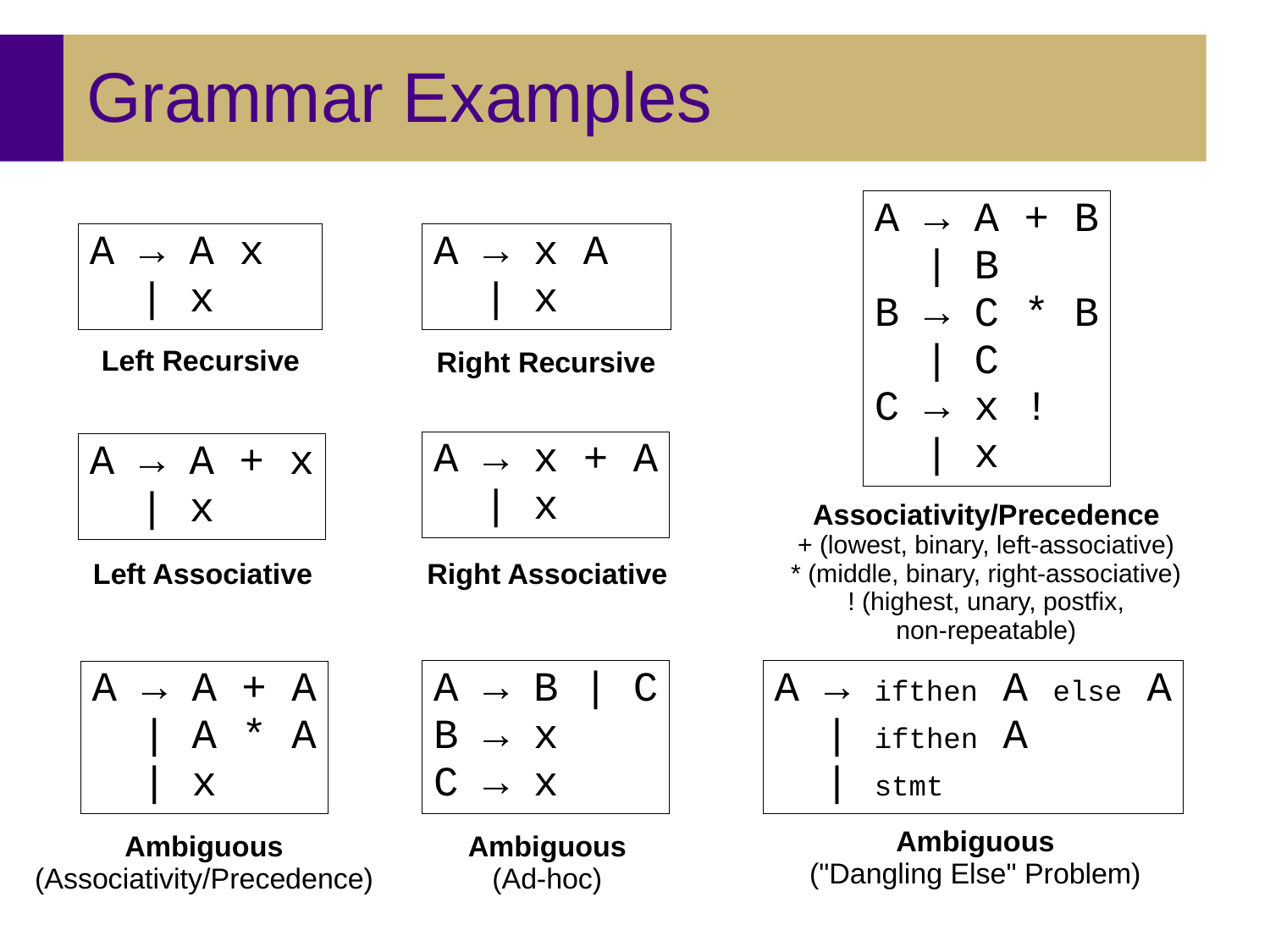### **Summary**

- Context-free grammars
	- Expressed using Backus-Naur Form
	- Describes a programming language's syntax
	- Controls ambiguity, associativity, and precedence
- Lots of very nice language theory
	- We won't dig too deeply in this course
	- You have seen (or will see) a bit in CS 327
	- Take CS 432 if you're interested in digging deeper